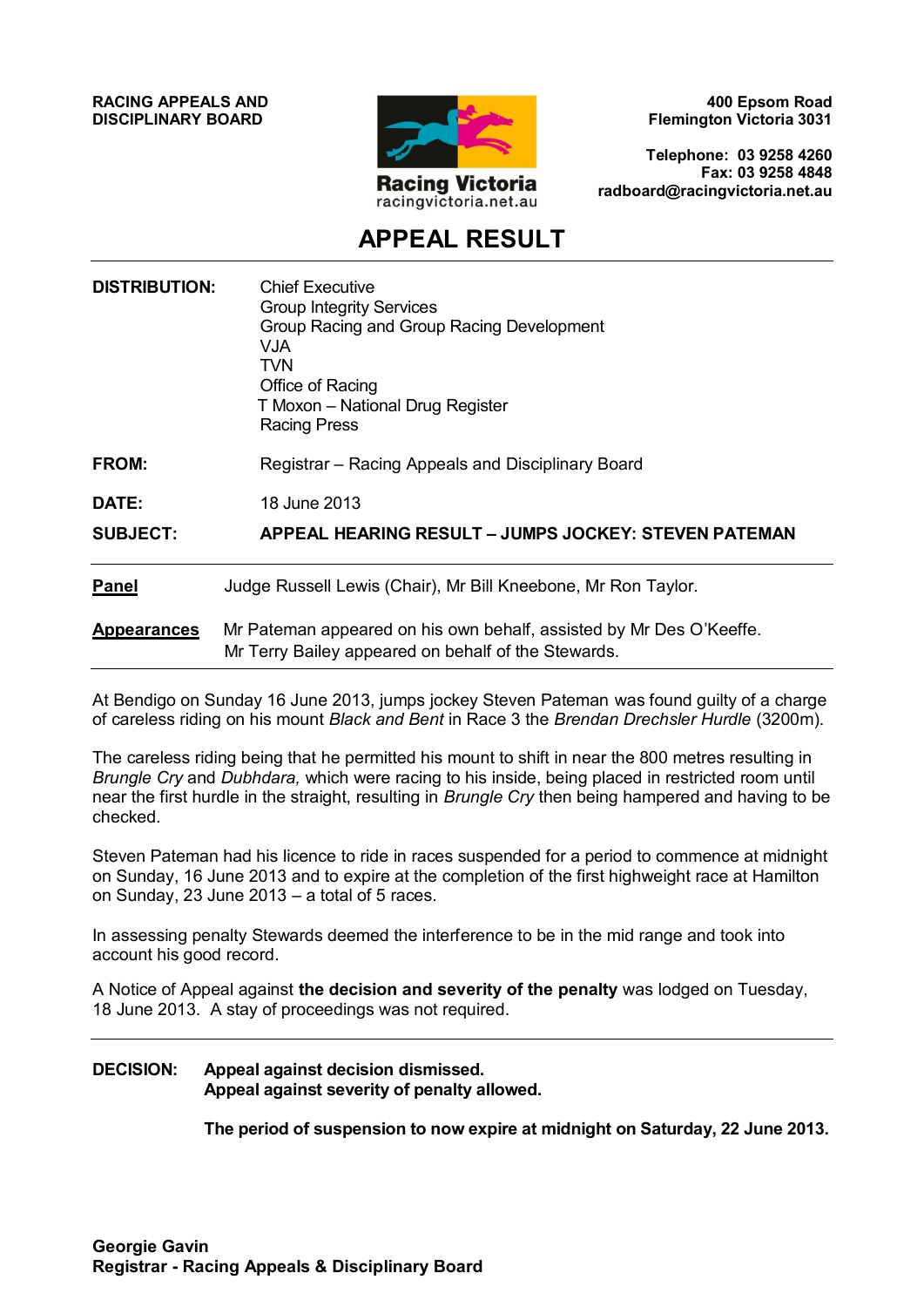# **TRANSCRIPT OF PROCEEDINGS**

## **RACING APPEALS AND DISCIPLINARY BOARD**

 $\mathcal{L}_\text{max}$  , and the contribution of the contribution of the contribution of the contribution of the contribution of the contribution of the contribution of the contribution of the contribution of the contribution of t

**HIS HONOUR JUDGE R.P.L. LEWIS, Chairman MR W. KNEEBONE MR R. TAYLOR**

#### **EXTRACT OF PROCEEDINGS**

#### **DECISION**

# **IN THE MATTER OF THE BRENDAN DRESCHLER HURDLE OVER 3200 METRES AT BENDIGO ON 16/6/13**

### **JOCKEY: STEVEN PATEMAN**

#### **MELBOURNE**

#### **TUESDAY, 18 JUNE 2013**

MR T. BAILEY appeared on behalf of the RVL Stewards

MR S. PATEMAN appeared on his own behalf, assisted by MR D. O'KEEFFE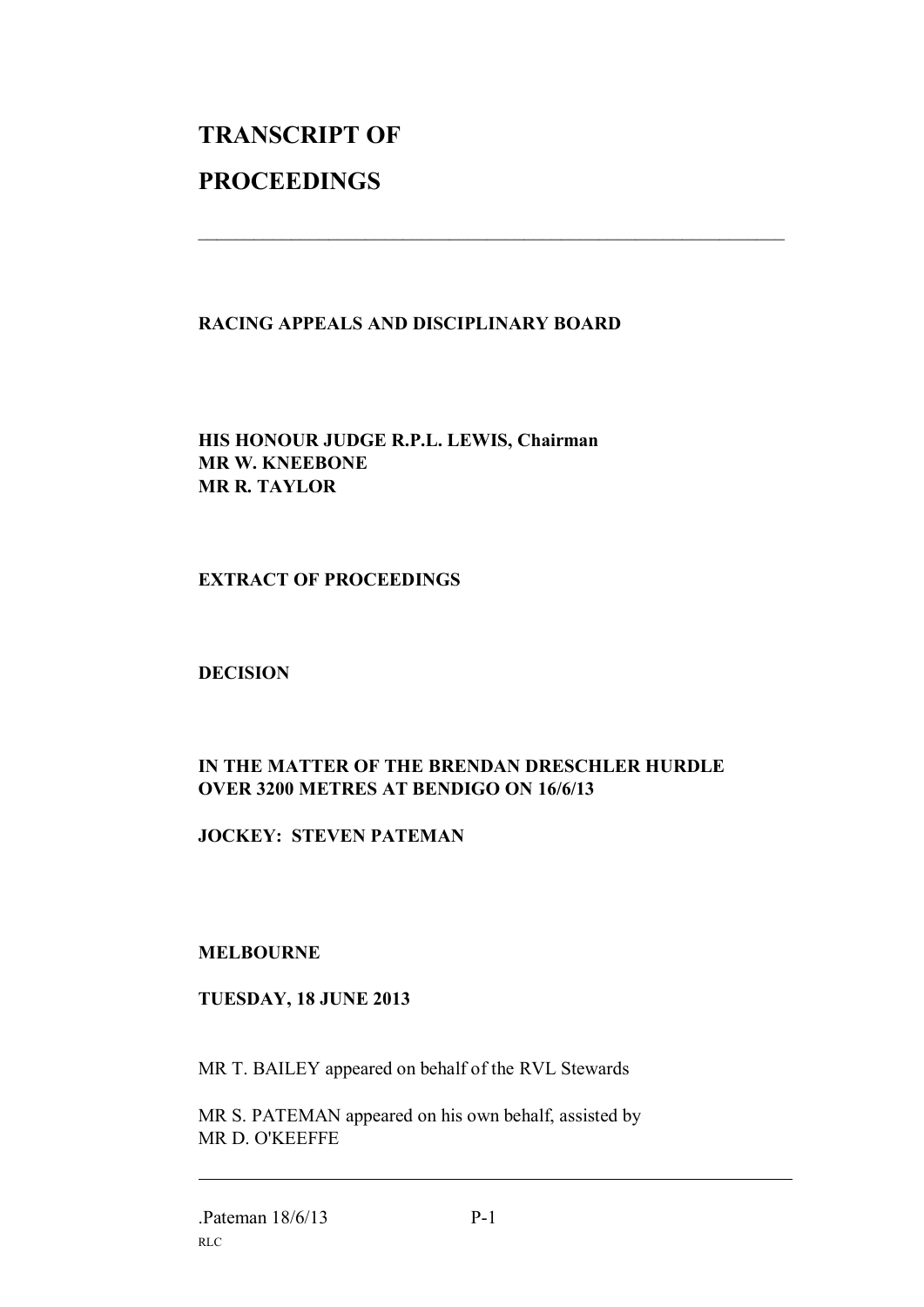CHAIRMAN: It is clear in this case that the obligation on a rider in a hurdle race, particularly in Steven Pateman's position in this race, was to allow sufficient room for horses on his inside. That principle raises the question of which horses should he have reasonably known were on his inside as they approached the subject jump.

The Board finds it difficult to accept that not only did Steven Pateman not hear any calling from Ryan and Eynon, save for one call by Eynon, but also failed to appreciate that Ryan was on the inside of Eynon when he, Pateman, had a look at the 600, he, Pateman, knowing that Ryan was on the inside of Eynon at the 800. Further, it is obvious from the evidence in the transcript that Eynon heard Ryan calling to him which caused him to call to Pateman.

In the Board's opinion, Steven Pateman, an experienced and extremely competent rider, failed to take reasonable care by not allowing sufficient room for riders on his inside, particularly as the field approached the hurdle. It follows that the appeal against conviction is dismissed.

On the question of penalty, the Appellant gains no credit for a plea of guilty since he has pleaded not guilty before the Stewards and maintains his position before the Board. Nevertheless, the Board is of the view that the Stewards paid insufficient weight to Pateman's excellent record. It is the rub of the green that Mount Gambier races have been abandoned, but nevertheless the Board still takes into account the fact that Pateman's good record entitles him to a further discount.